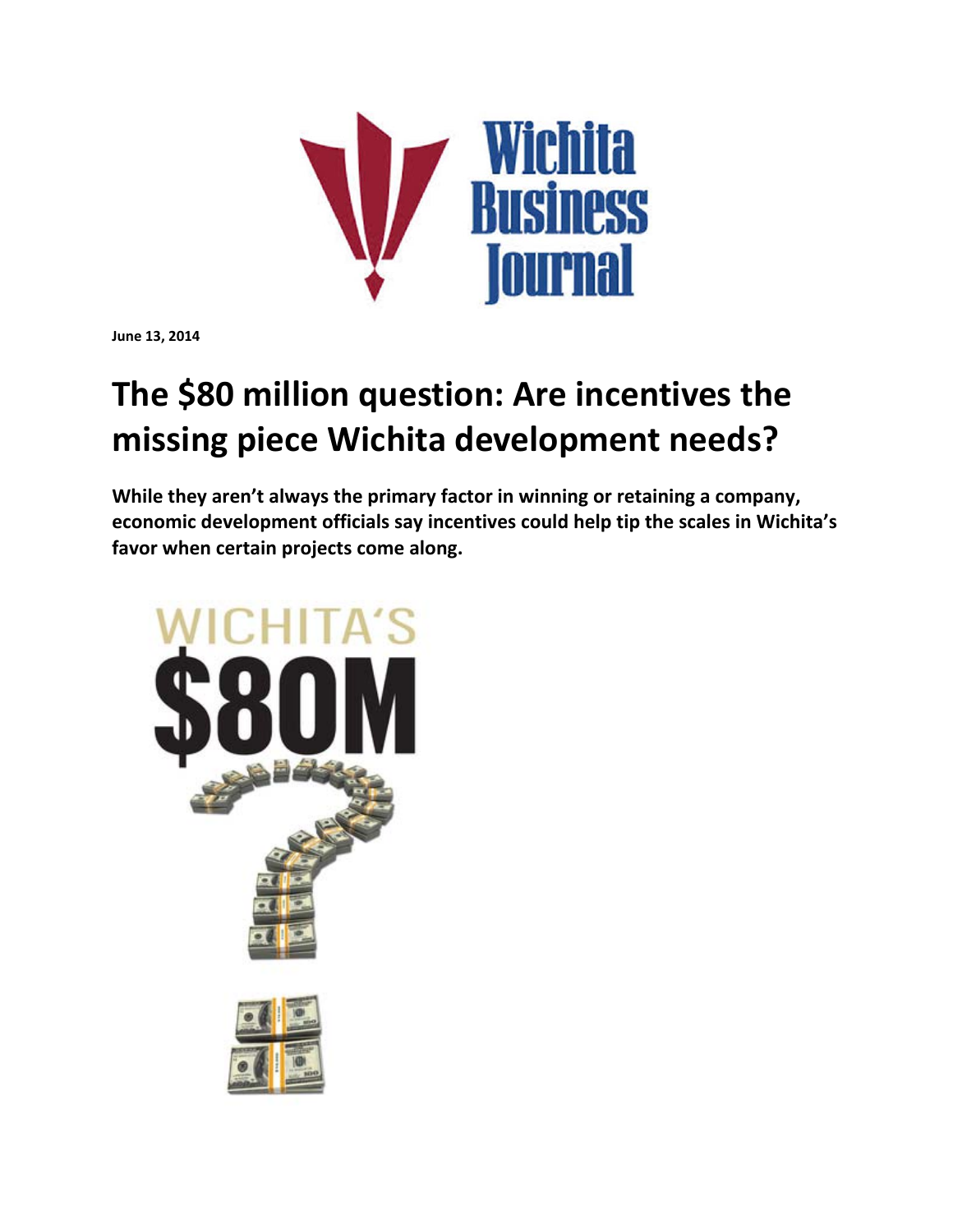Local leaders say Wichita needs a new jobs fund to help it compete with other communities in economic development. Others are dead set against incentives or a sales tax increase. The question is on the table. Is a multi-million-dollar pool of money the answer?



Reporter‐ *Wichita Business Journal* Email | Twitter | LinkedIn | Google+

What do we want the future of economic development to look like in the Air Capital?

The question will soon be posed directly to the citizens of Wichita, as local officials seek approval of a sales tax increase to raise \$80 million for jobs development. Sales tax proponents think the fund will help put Wichita on more equal footing with other communities in the ongoing battle to attract, retain and create jobs.

If the public approves the sales tax increase this fall, economic development officials say it will help expedite their efforts to grow the local economy.

## **See Also**

- The ones that got away: Economic development opportunities Wichita lost
- Editorial: More questions about the eco-devo fund
- How should the city provide incentives to expanding or new Wichita businesses?

If the public turns it down, then it's the status quo: about 1 percent a year in jobs growth that proponents fear won't sustain the community.

Those in favor of the funds say the status quo hasn't been working. Those on the other side of the argument say there are other, better ways of growing the economy, like not raising taxes and creating a more business‐friendly environment.

For Tim Chase, president of the **Greater Wichita Economic Development Coalition**, the question is a matter of how fast the citizenry wants more jobs.

"If you set it 10 years out and say, 'Here is what the community looks like,' the number of jobs, the schools, the infrastructure, everything, are there resources that we could use creatively to bring that 10‐year horizon to reality in half that time?" he asks.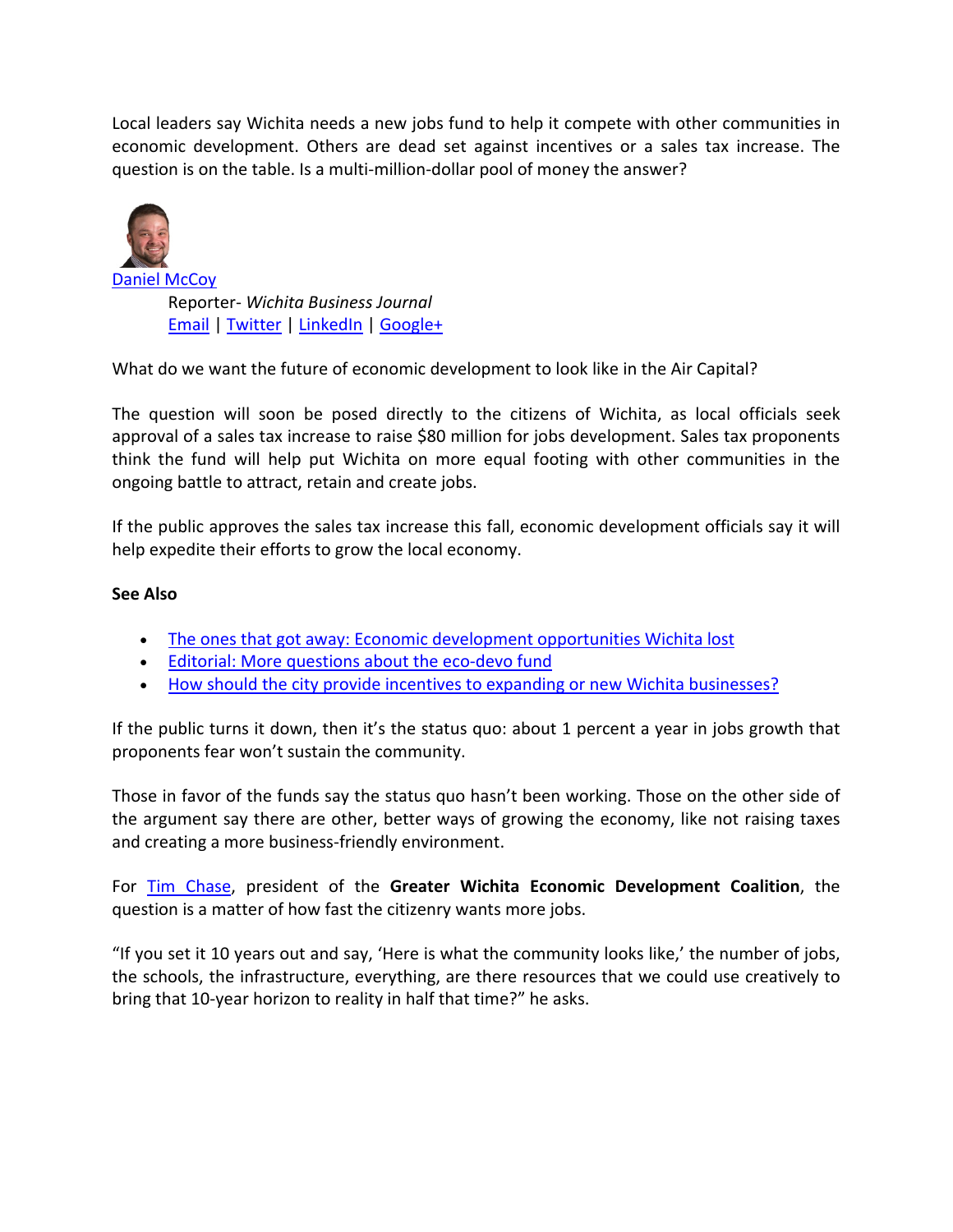## **What could we have gotten?**

Chase says the funds won't be used as simply cash‐in‐hand to fork over to companies. The bulk of the money will be used for things like buildings and land or skills training related to specific projects. Only about 20 percent of the fund  $-$  \$16 million  $-$  is envisioned as a cash incentives pool accumulated over the five‐year life of any approved sales tax.

So what has Wichita missed out on recently by not having these type of incentives?

GWEDC could not provide specific examples because of confidentiality agreements and the nature of economic development. However, it was able to provide the WBJ with details on two projects: one in which the lack of infrastructure and real estate were factors that cut us out of the game; in the other the winning community was simply able to offer more — nearly twice as much as Wichita in terms of an overall incentive package.

And the amount of money other states and communities are prepared to spend on some projects is eye‐opening, far outstripping the fund Wichita officials seek.

For example, the \$300 million Tennessee promised **Volkswagen of America** to expand to build an SUV in Chattanooga included \$207 million cash-in-hand in exchange for about 1,200 direct and contract jobs.

John Boyd, president of the national site selection firm **The Boyd** Co., says such offerings highlight what is becoming more and more true across the country.

"Cash is king now, more so today than ever before," he says.

It isn't the primary deciding factor. Wichita can offer a skilled work force, for example, that other communities just can't replicate overnight. But cash can definitely tip the scales when communities are closely matched.

Boyd believes the jobs fund would send a message of a community growing more serious about economic development at a time when the work force already in place could be positioned to take advantage of the increasing "re‐shoring" of manufacturing jobs.

That work force, he says, is a unique and important selling point for Wichita. And a greater development pool at hand would only increase our competitiveness.

"There is no reason Wichita shouldn't be attracting and competing for companies," Boyd says.

GWEDC's numbers on the level of business interest in Wichita over the past six years, which Chase says represent inquiries only, show the Air Capital was at least being considered for a variety of projects. Some of those located elsewhere, some were likely fishing.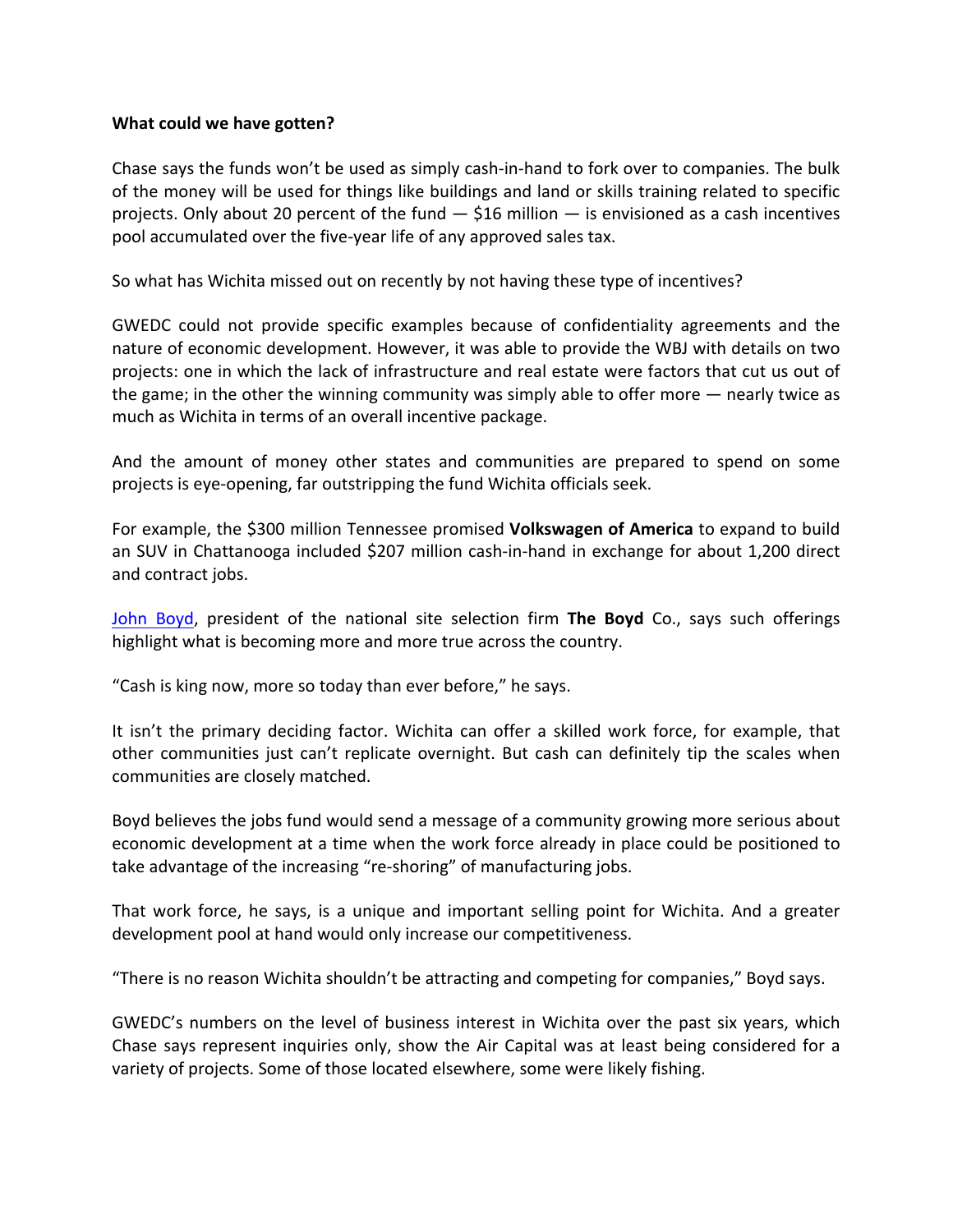According to GWEDC, there were 210 named projects with an estimated 41,000 jobs. Wages ranged from \$12.50 per hour to annual salaries of over \$100,000.

Most wanted to move in immediately to fill specific needs. Of the 210 projects, 81 needed an existing building  $-$  ranging in size from 20,000 square feet to up to 1 million square feet  $-24$ required rail access and another 18 preferred rail access.

Had the community been able to successfully compete for half of those 41,000, using Sedgwick County's average wage, GWEDC estimates a potential boost in local payroll of more than \$840 million just for direct jobs.

While these are just estimates, and there is no way of knowing exactly which projects Wichita could have won if it had more money for things like real estate, rail spurs and incentives, it highlights the potential sales tax proponents see.

Proponents of the jobs fund fear that without it, Wichita may not even be able to keep the status quo and the community risks falling even further behind its competitors in terms of job creation and economic growth.

"If we choose the status quo. ... there is the potential for actually losing more ground," Chase says.

## **The role of incentives**

Local leaders do say there will always be a focus on aviation in the Air Capital. That's why, Chase says, economic development has to be a three-legged stool of retention, recruitment and entrepreneurship.

He also stresses that incentives can only play a part in an overall economic development strategy that also has to focus on things like work force development and quality of life issues in the community.

But for those opposed to the idea of sales a tax increase and an incentive fund, it is the entrepreneurship component that they see needs to be the primary driver behind economic development.

While many say incentives are vital to a community's ability to compete, and there are studies to show that those communities that can offer them are growing more quickly, there is also scholarly research that shows they don't necessarily work. Jobs come and jobs go, and eventually it's a wash.

To quote a study in the Winter 2004 Journal of the **American Planning Association** entitled "The Failures of Economic Development Incentives," traditional incentive‐based development